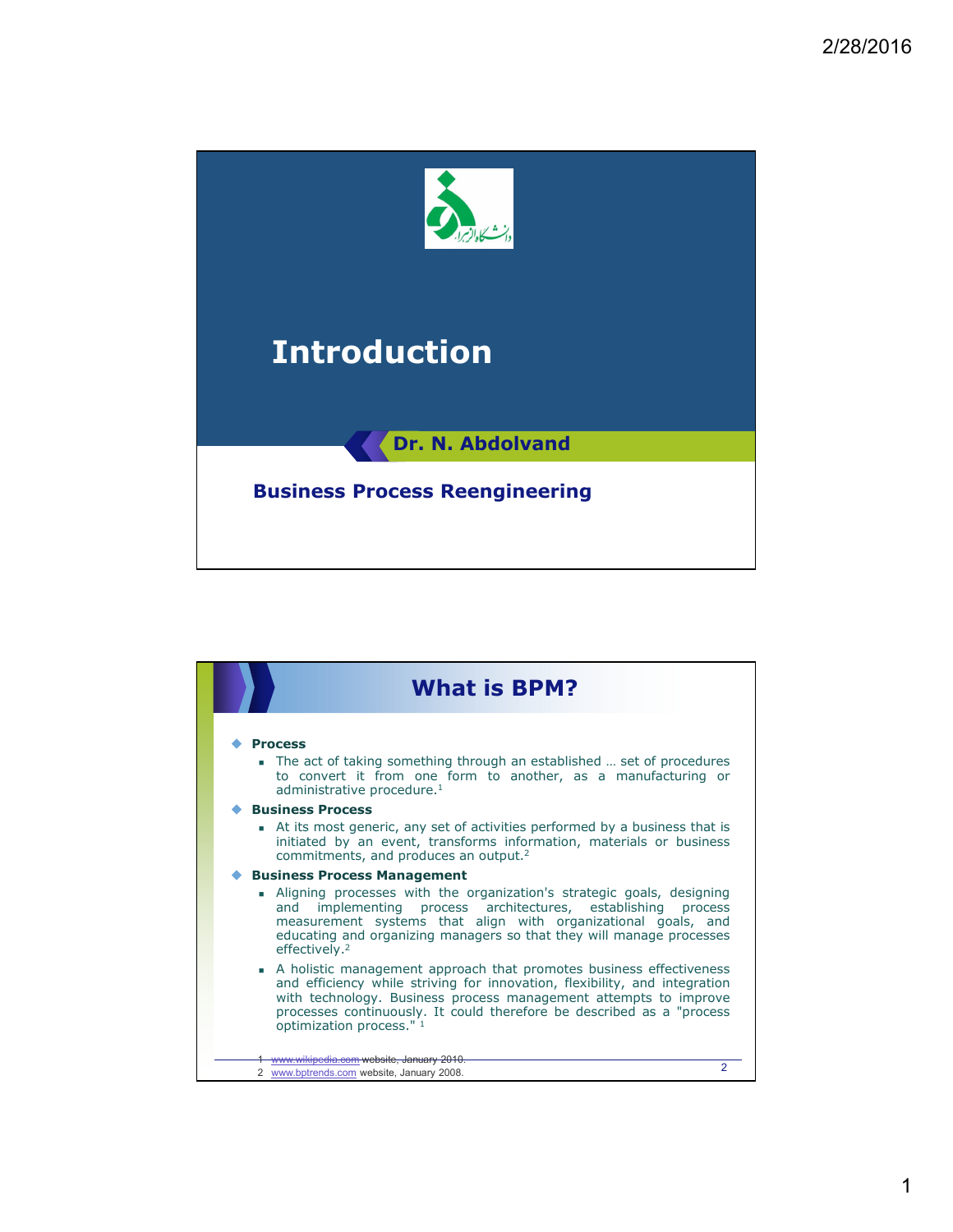

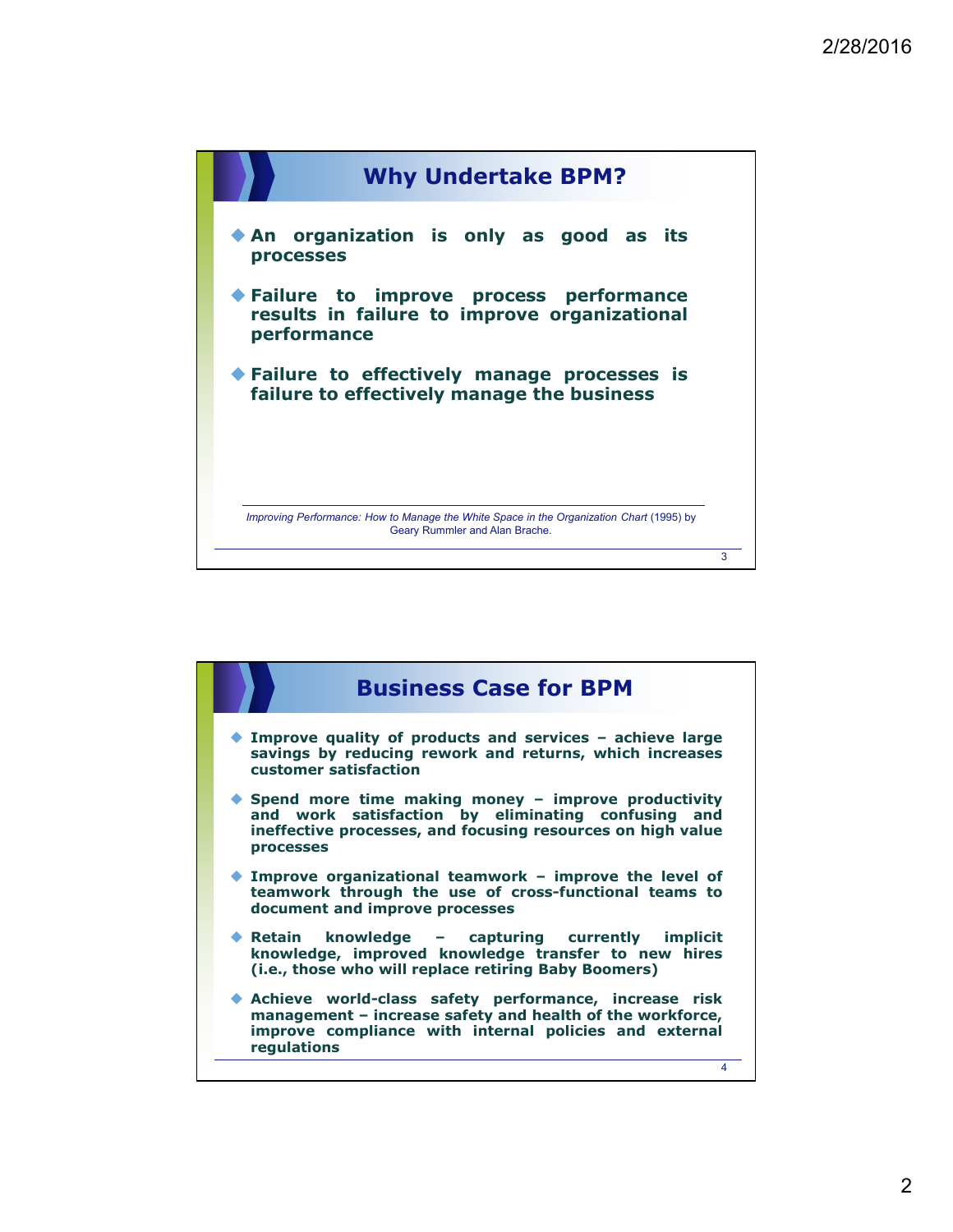

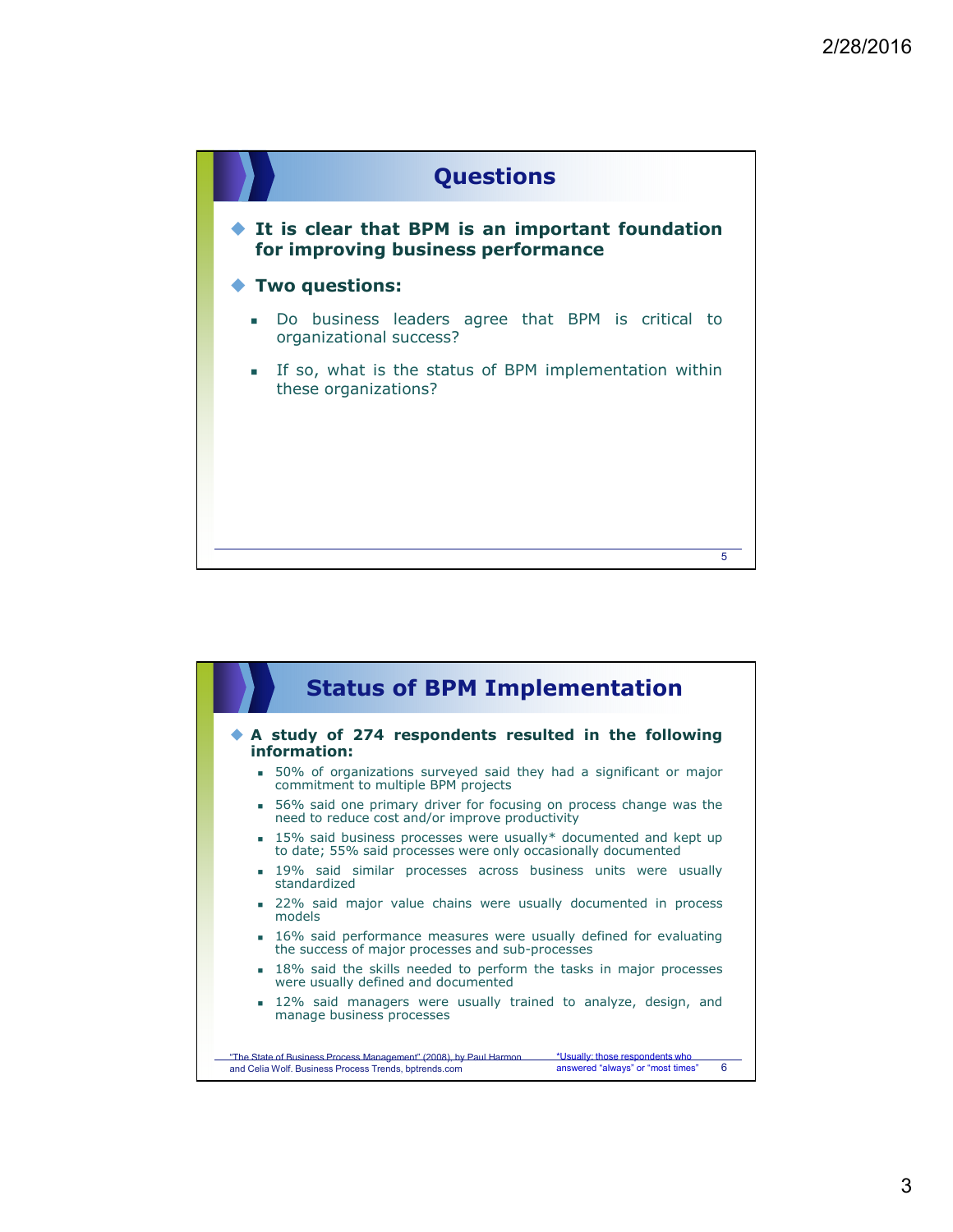

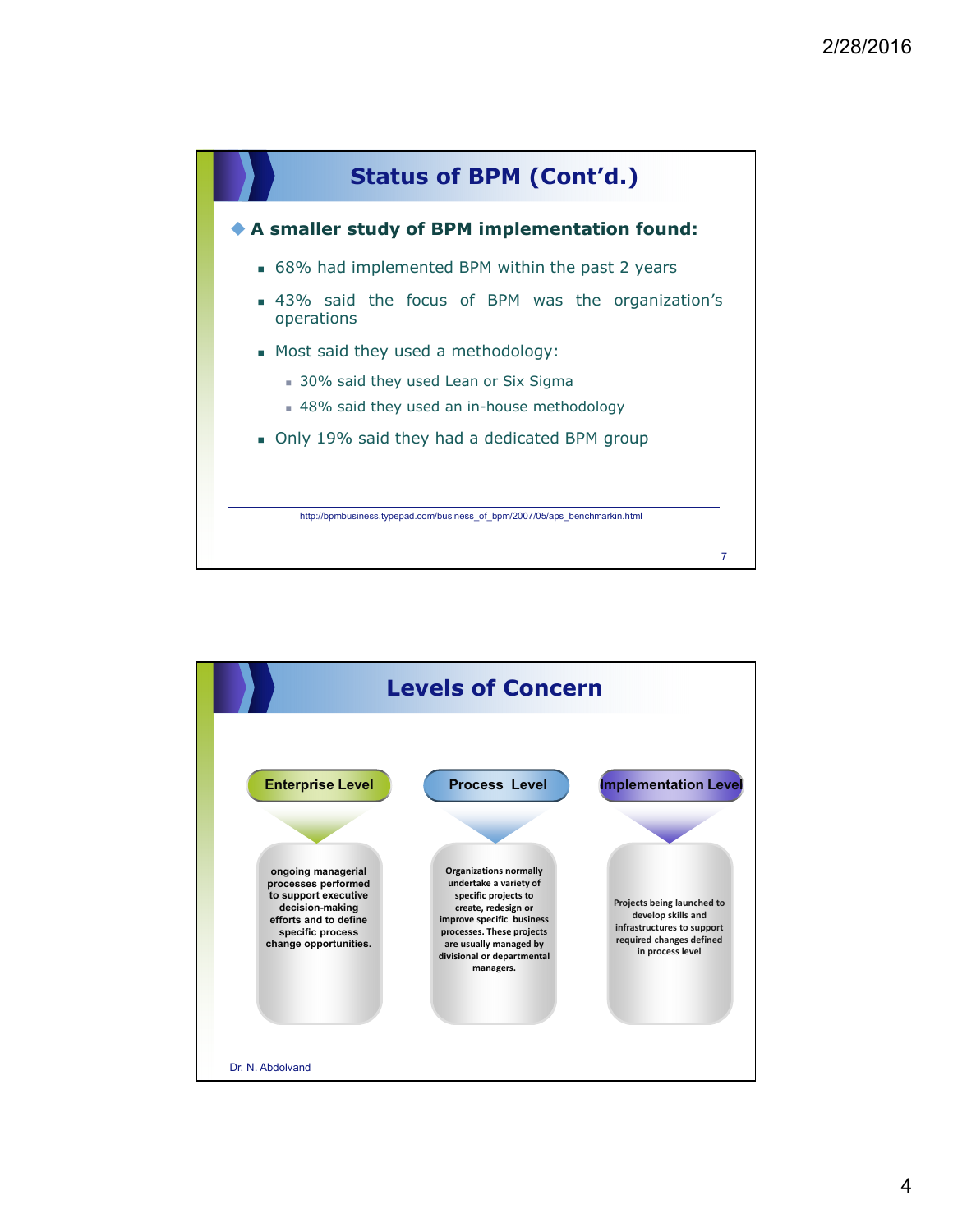

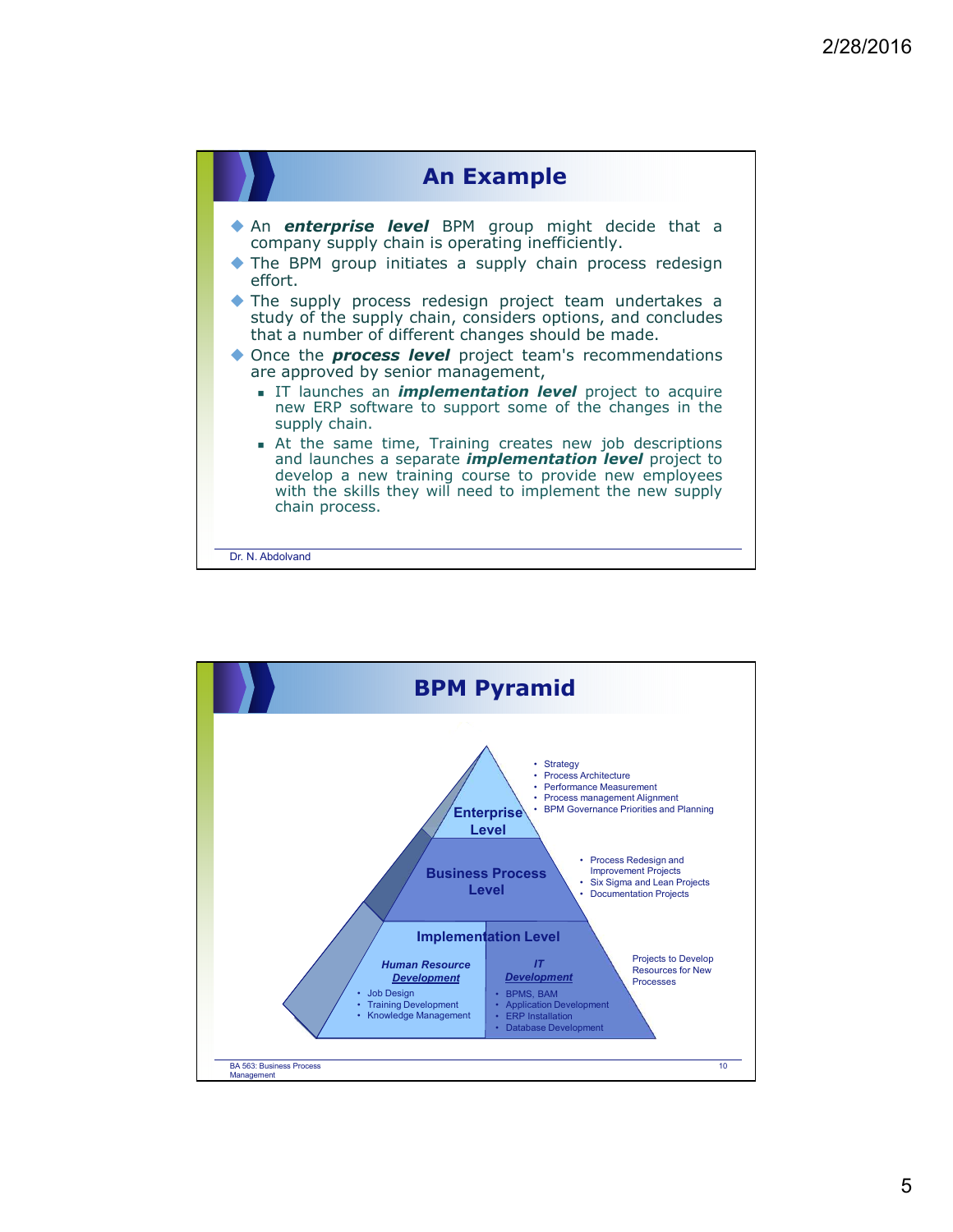

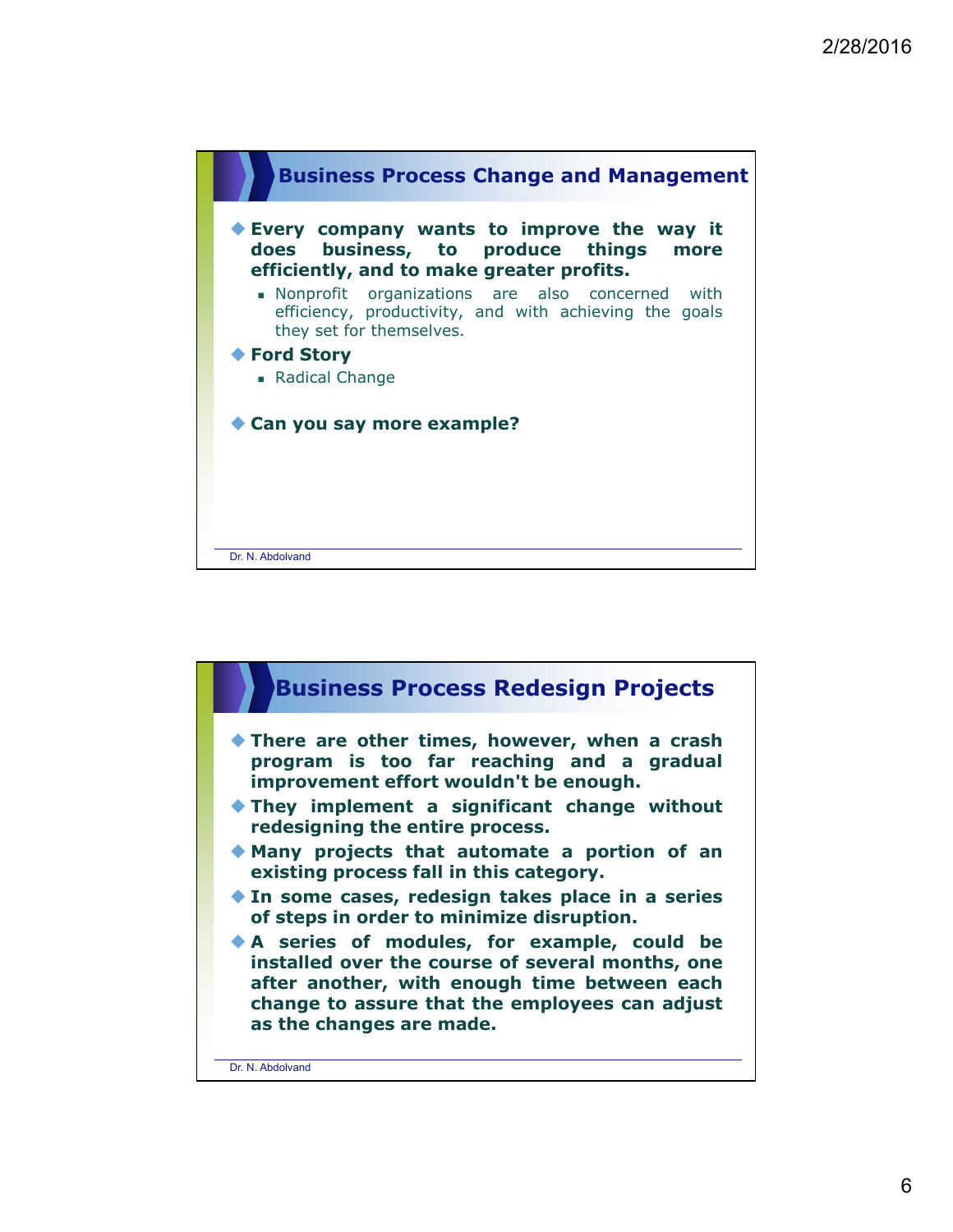

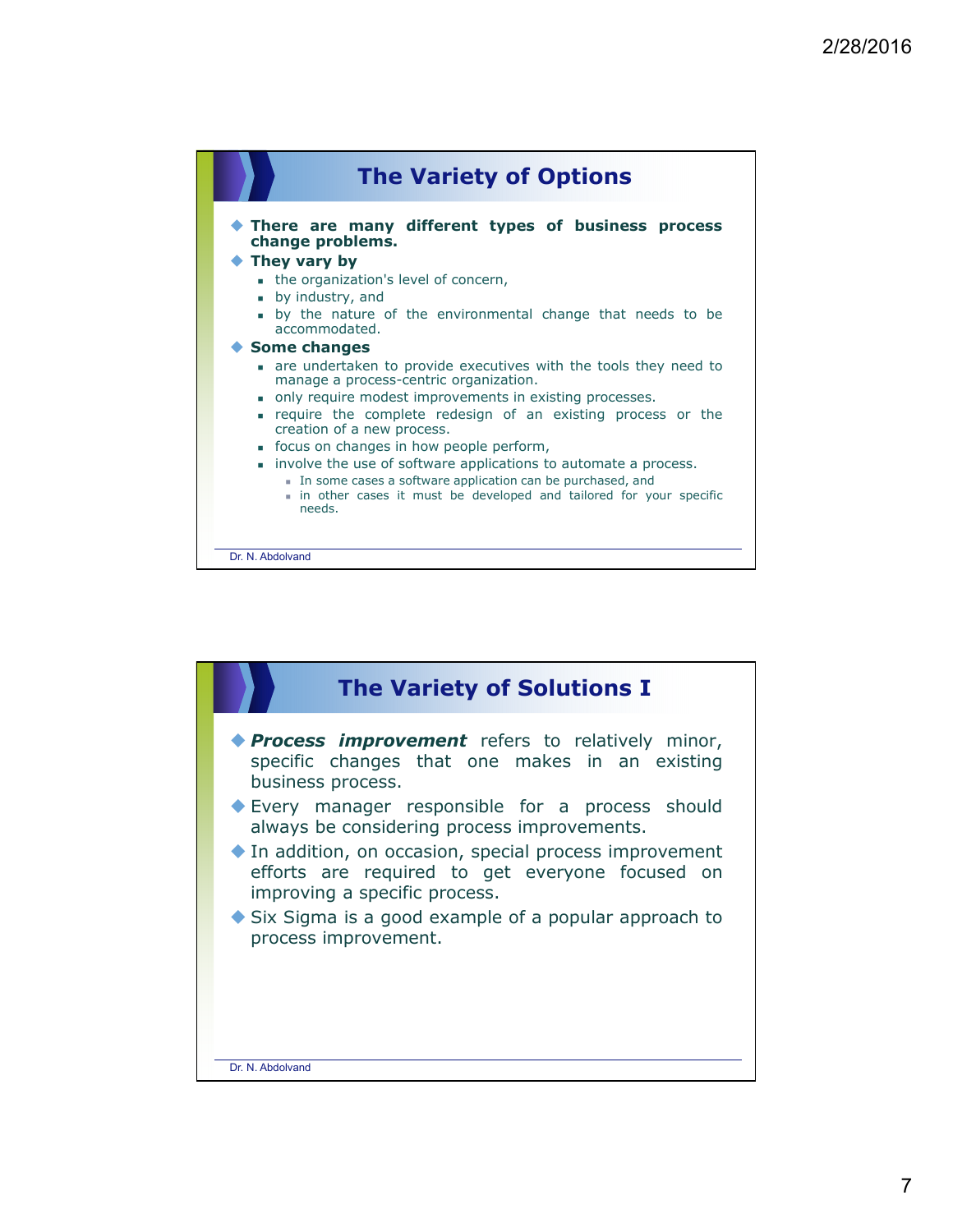

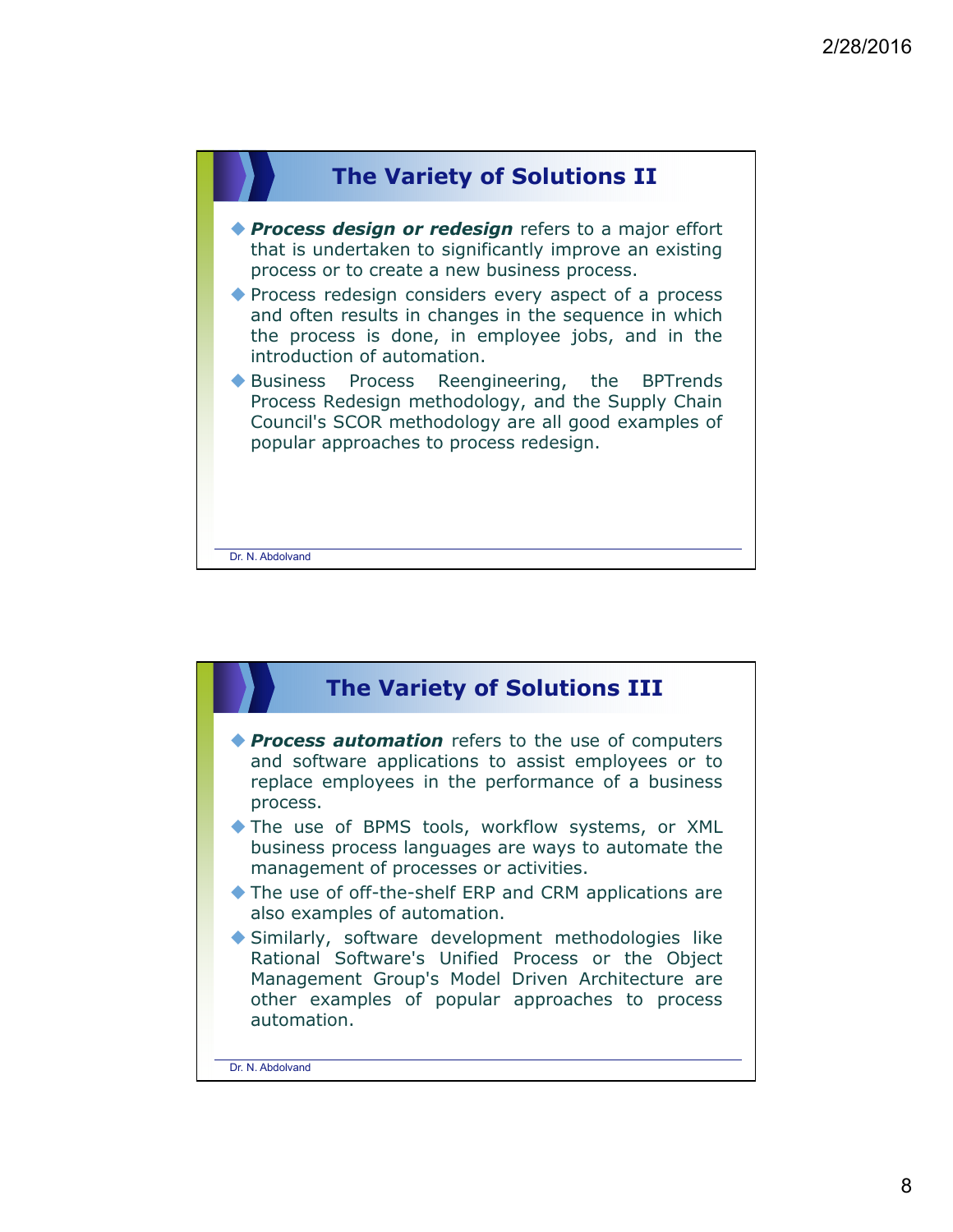

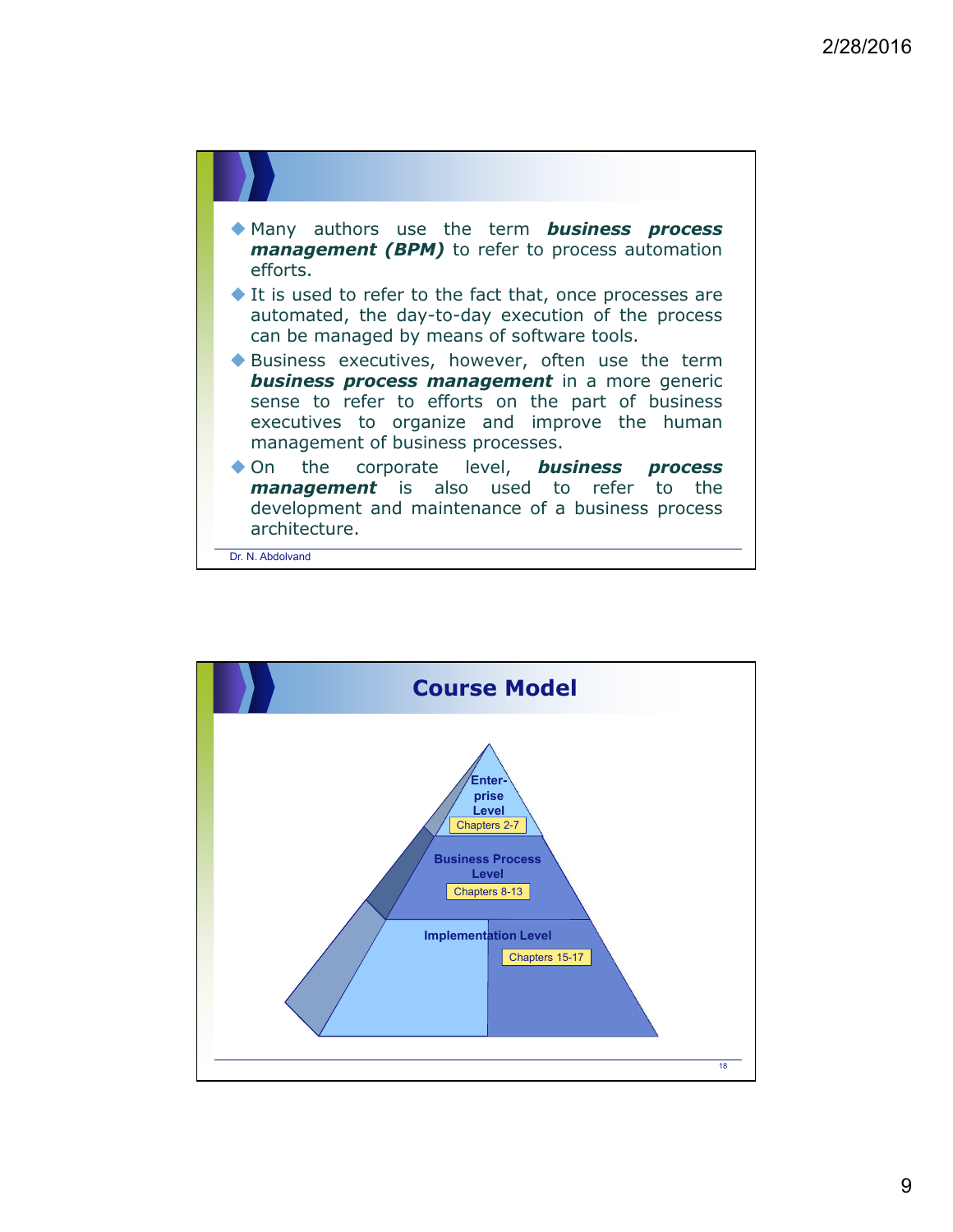

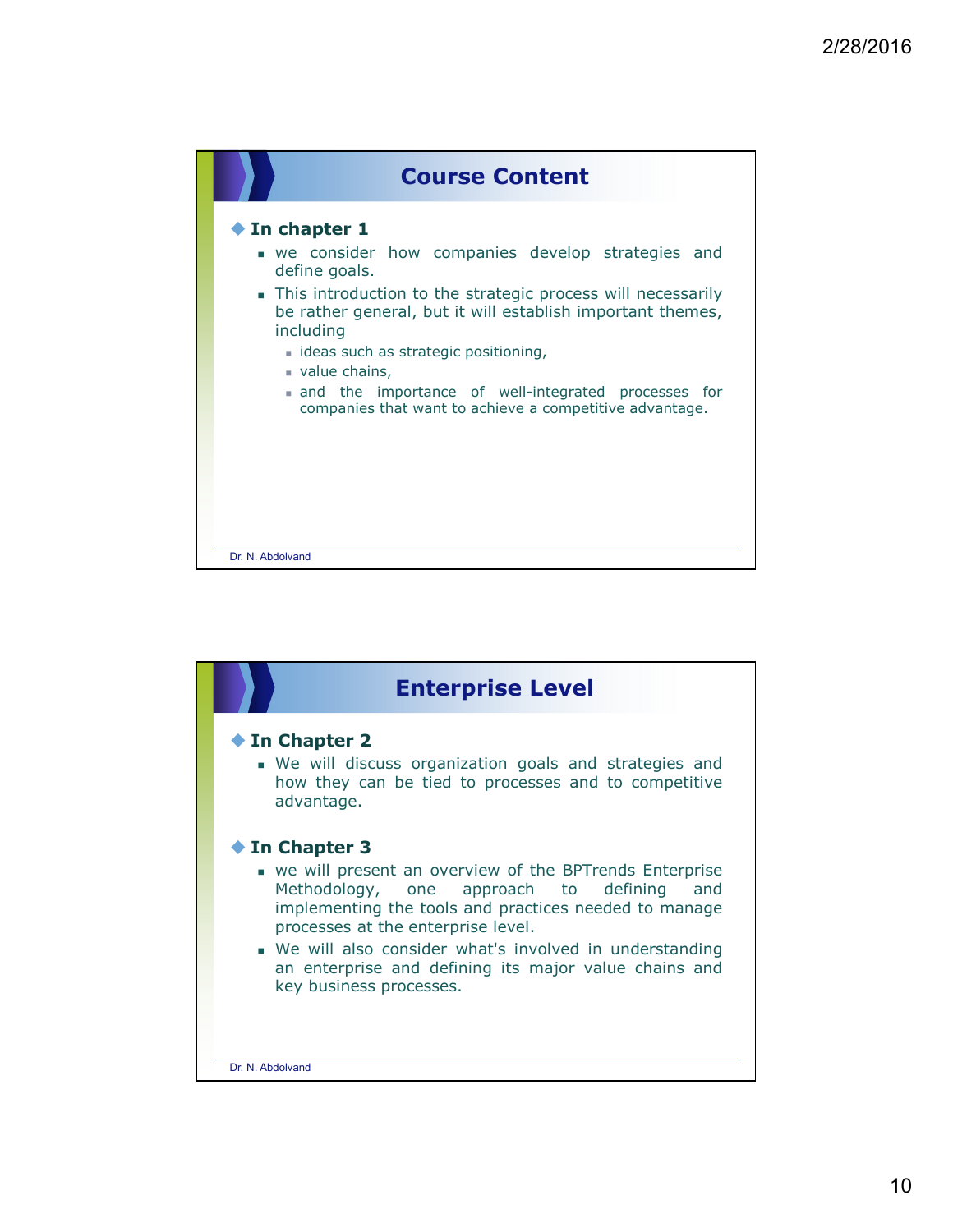

## **In Chapter 4**

- we will consider the idea of a business process architecture. A process architecture defines the major processes in a value chain, establishes their relationships, defines their performance measures, determines who manages each process, and describes how the processes are aligned to other organizational resources, including, for example, goals and policies, business rules, IT resources, training programs and knowledge-management systems.

Dr. N. Abdolvand

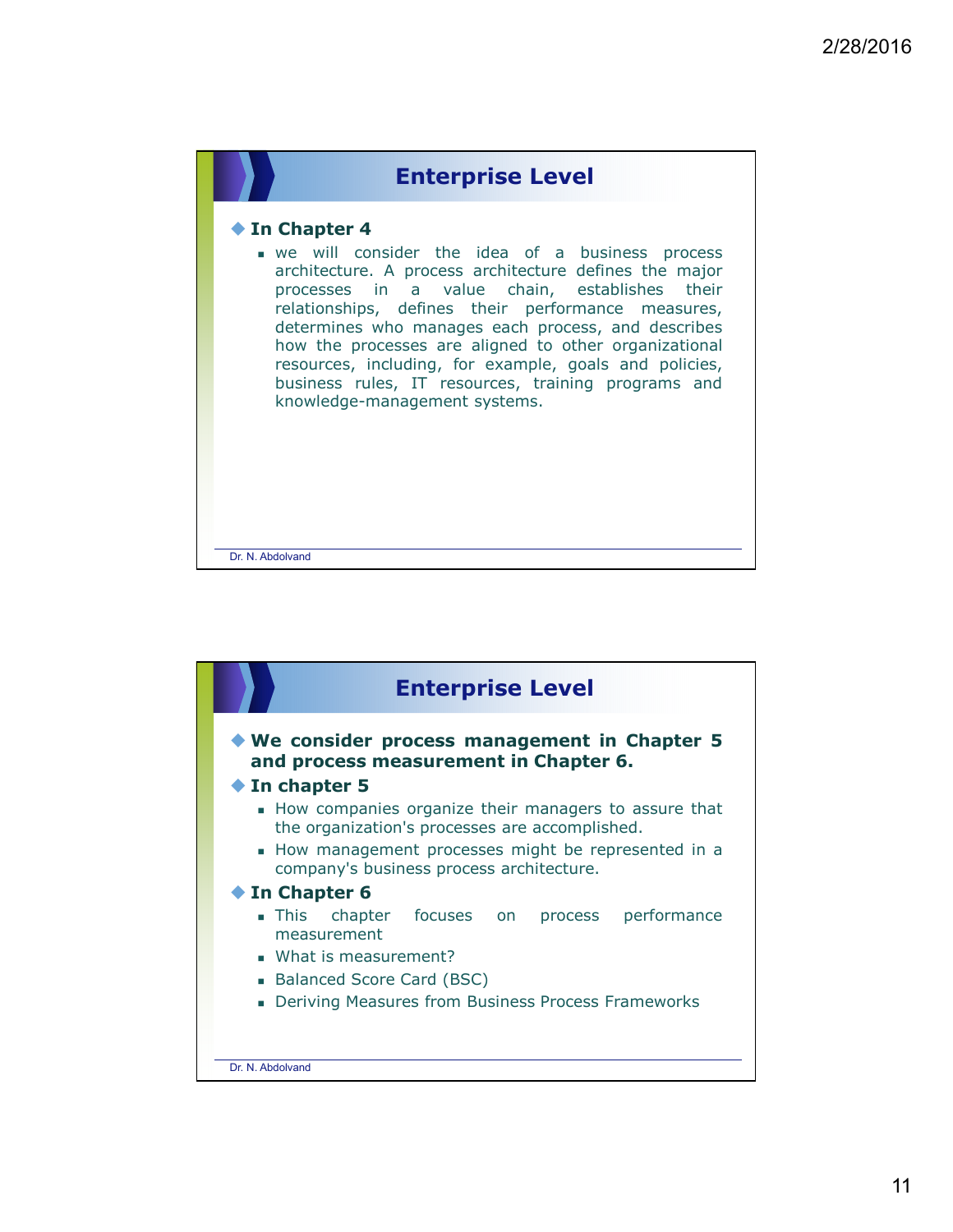

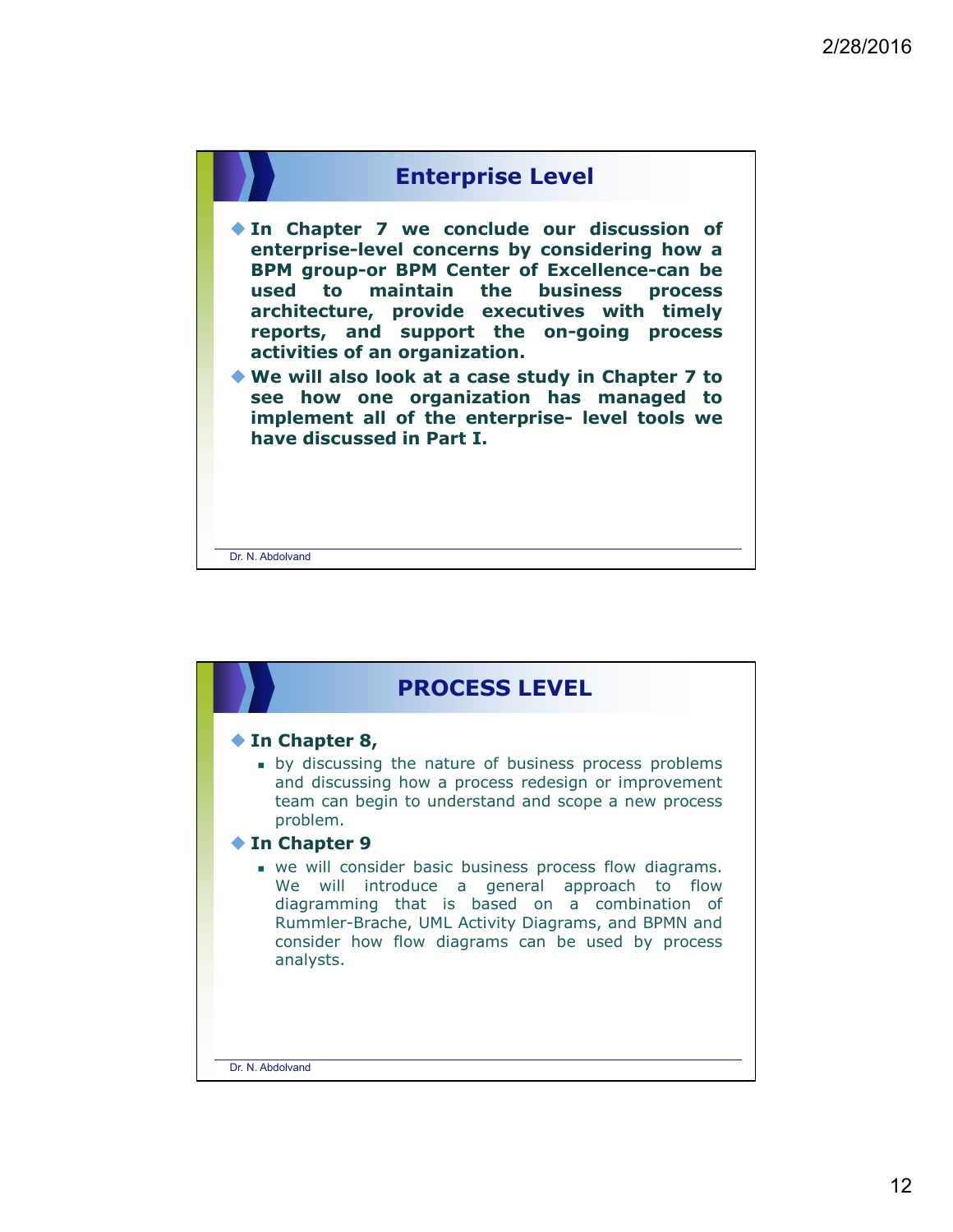